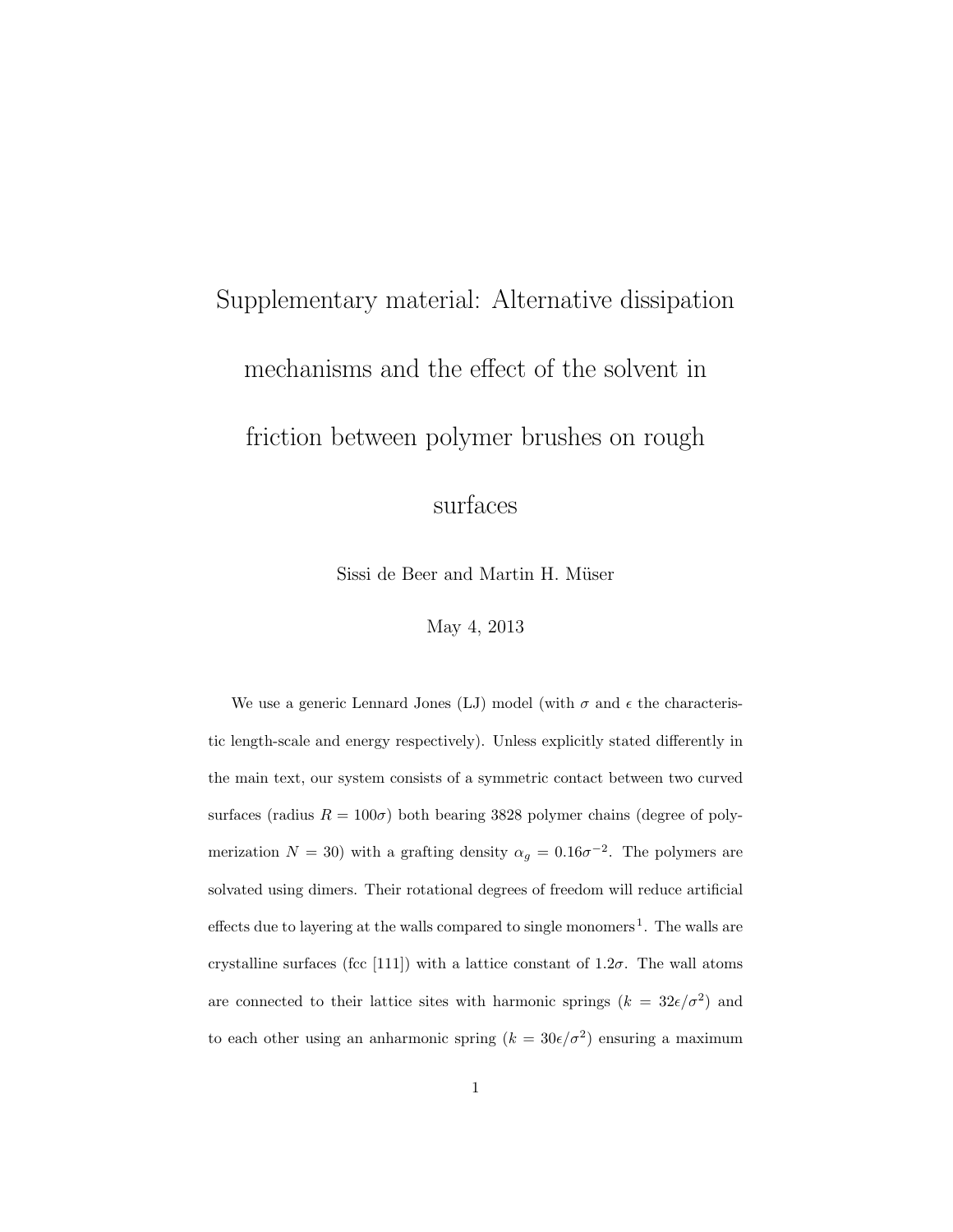displacement of 0.4  $\sigma$ . To translate the surfaces with respect to each other, we move the lattice sites of both surfaces symmetrically in opposite directions with a constant velocity. Periodic boundary conditions are applied in  $x$  and  $y$ .

The monomers of the grafted polymers interact via the Kremer-Grest (KG) model<sup>2</sup>, where the LJ interaction between consecutive monomers is purely repulsive ( $\epsilon = 1$ ,  $\sigma = 1$  and  $r_{cut} = 2^{1/6}\sigma$ ) and the connection is assured via the FENE potential using a stiffness  $k = 30\epsilon/\sigma^2$  and a maximum extension  $R_o = 1.5\sigma$ . For the dimers we use the same potential with a maximum extension of  $R_o = 1.3\sigma$  to create a size mismatch that will further reduce layering. The LJ parameters are adjusted to  $\epsilon = 0.8$ ,  $\sigma = 0.8$  such that the potential for both the dimers and the polymers is equally shaped. The polymers are connected to the walls with a similar shape-matched KG model ( $\epsilon = 0.8$ ,  $\sigma = 1.5$ ,  $k = 30\epsilon/\sigma^2$  and  $R_o = 2.1\sigma$ ). Non-consecutive monomers of the polymers interact via the LJ potential using the same  $\epsilon$  and  $\sigma$  as consecutive monomers, but with a cut-off of 1.6  $\sigma$ , making the polymers slightly attractive. Between non-connected dimer-monomers we chose our parameters to be  $\epsilon = 0.5$ ,  $\sigma = 1$ and  $r_{\text{cut}} = 2.5\sigma$ , which keeps the dimers in the liquid phase over the entire range of pressures used in the simulations  $(P = 0 - 25\epsilon/\sigma^3)$ . The LJ parameters for the interaction between dimer and polymer are  $\epsilon = 1.2$ ,  $\sigma = 1$  and  $r_{cut} = 2.5\sigma$ . Due to our choice for the LJ parameters we have good solvent conditions<sup>3</sup>. Our brushes are undersaturated with solvent (we used half the amount of solvent needed to saturate the brushes) and therefore in a more collapsed state than saturated brushes. For the interactions of the brush and of the solvent with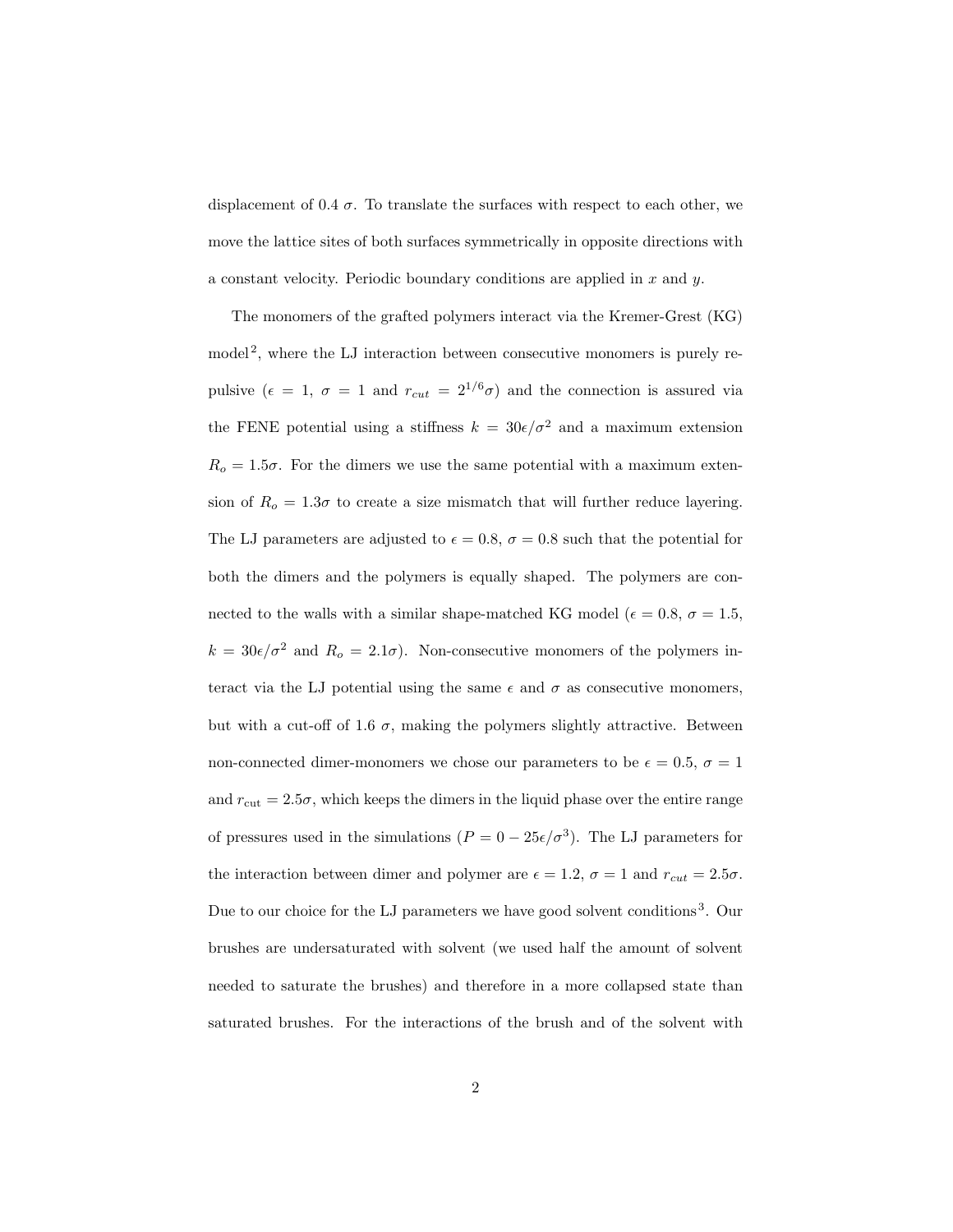the walls we chose a larger  $\sigma$  to keep all the liquid-particles between the walls  $(\epsilon = 0.6, \sigma = 1.3 \text{ and } r_{cut} = 1.6\sigma).$ 

The equations of motions for all mobile particles are solved using the velocity Verlet algorithm as implemented in  $LAMMPS<sup>4</sup>$  using a time-step of  $\Delta t = 0.005\sigma (m/\epsilon)^{0.5}$  (a time step of 0.001  $\sigma (m/\epsilon)^{0.5}$  does not change our results). The temperature in the simulation box is kept constant at  $T = 0.6\epsilon/k_B$ using a Langevin thermostat applied perpendicular to the direction of motion on the wall-atoms alone, to guarantee no interference of the thermostat with the (hydro-)dynamics of the system. For the thermostat we chose a time-constant of  $\tau = 1\sigma (m/\epsilon)^{0.5}$ .

We averaged the forces in  $y$  over 2-3 periodic images for each velocity. The forces in  $x$  were averaged over at least 1 periodic images. For the lowest velocity  $(v = 4 \cdot 10^{-5} \sigma / \tau$ , which translates to  $\lt 1$  cm/s in real time) we required  $3 \cdot 10^8$ timesteps, corresponding to 500,000 core-hours using 2048 cores. In total, we needed 10 million core-hours on a Blue Gene P system (Jugene, FZ Jülich) for the non-equilibrium simulations and 50,000 core-hours on an Intel Xeon X5570 (Nehalem-EP) based supercomputer (Juropa,  $FZ$  Jülich) for the equilibrium simulations.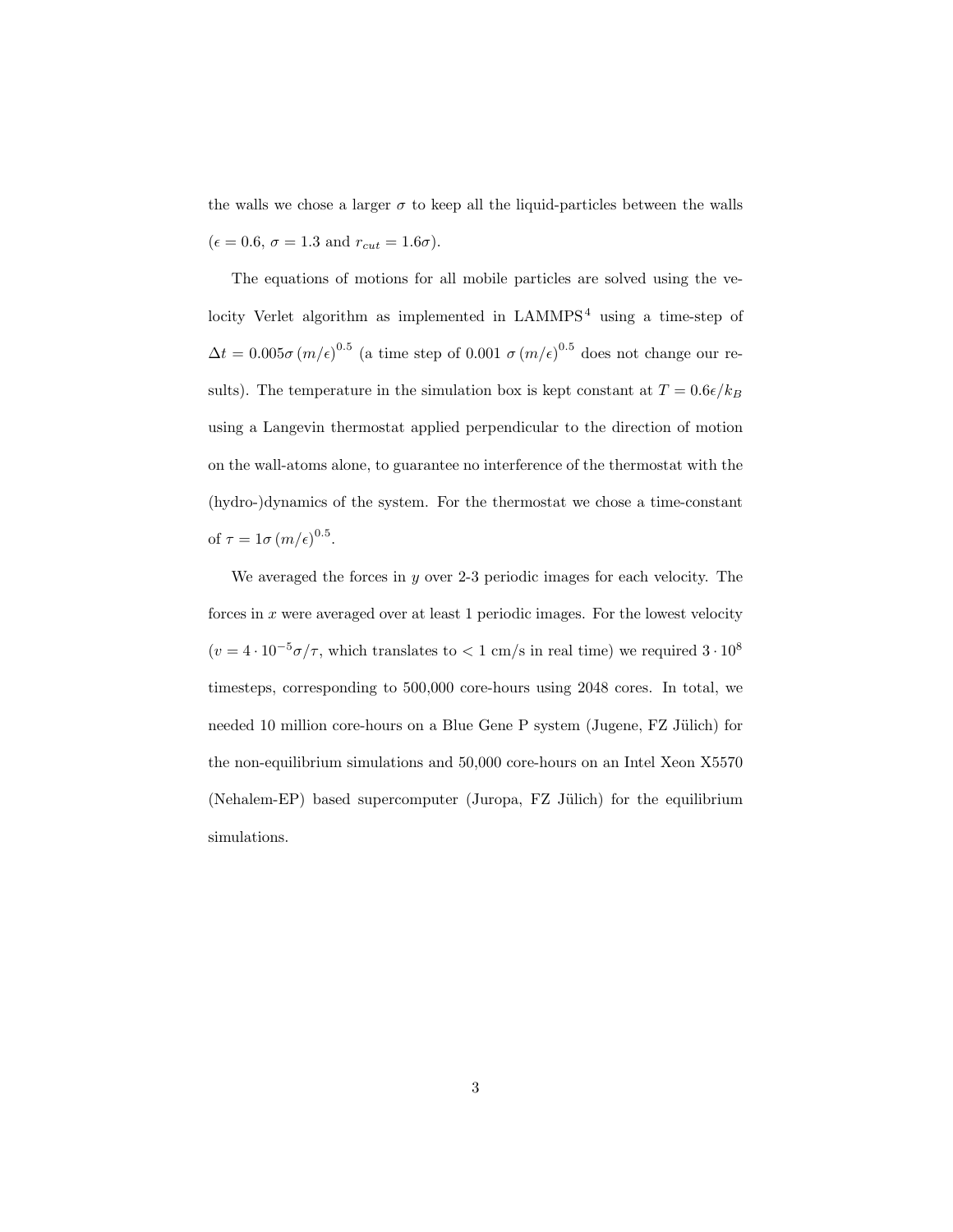

Figure 1: The friction force  $F_f$  versus velocity for different normal pressures between -30 and 400 MPa. The effective exponent was found to be  $\kappa = 0.67 \pm$ 0.02.

In the main text we claim that for motion in  $x$  at low velocities the effective shear-thinning exponent is independent of the applied normal load (or the distance between the cylinders). This is supported by ESI Fig. 1, which shows the friction force for motion in  $x$  for different distances  $d$  between the cylinders apex (blue circles  $d = 8\sigma$ , green squares  $d = 10\sigma$ , ..., yellow downward triangles  $d = 18\sigma$ ). Despite the fact that the data was fitted using only two datapoint per normal load, we find a constant effective exponent of  $\kappa = 0.67 \pm 0.02$ .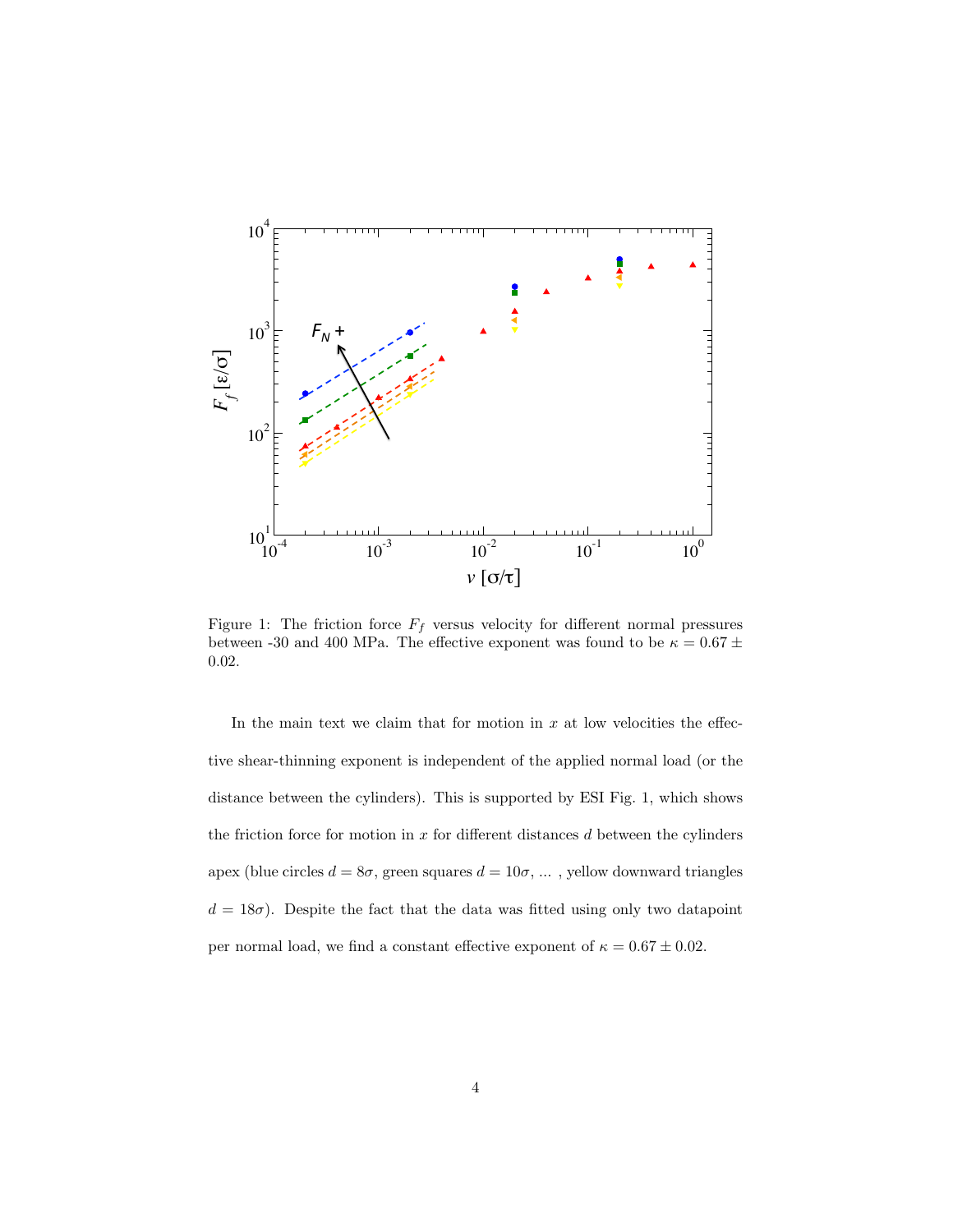

Figure 2: Identification and fitting of the two peaks in the force traces upon asperity collision.

In the main text we discuss that for the force-traces for motion in  $y$  we fitted the first peak and the shoulder (which turns into a second peak after subtraction of the first peak) using a Gaussian function. This is shown in ESI Fig. 2. The black line denotes the mean-field force, which was determined by equilibrating the system at different position for  $y/L$ . The dashed lines denote the meanfield force + the fitted Gaussian peaks. The first peak is symmetric around symmetry-point  $y/L = 0.5$ , this peak is purely dissipative. The second peak is not symmetric around  $y/L = 0.5$  and can thus be decomposed into a symmetric (= dissipative) part and an antisymmetric (= non-dissipative) part.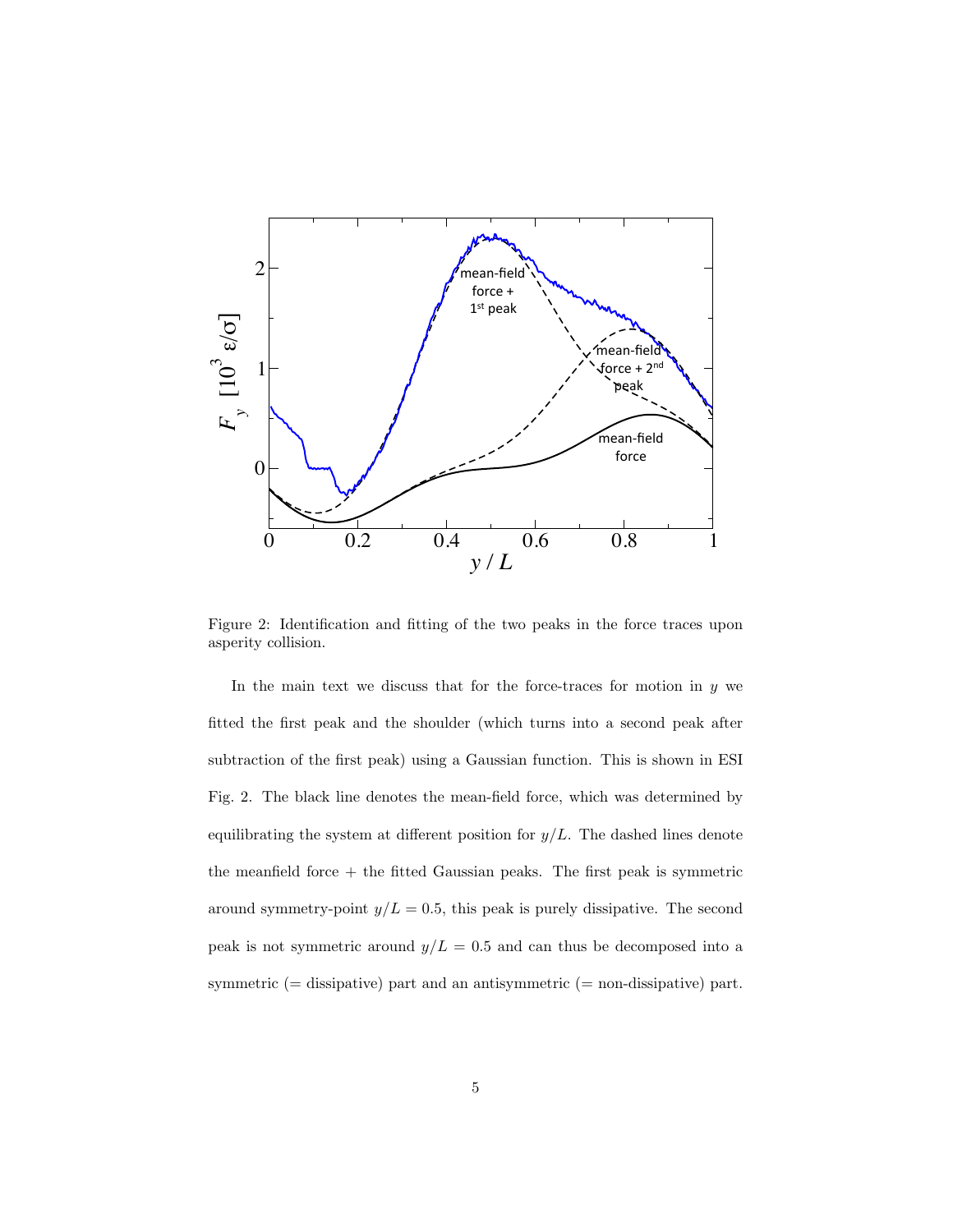

Figure 3: The force traces for complete immersion in solvent (no capillary due to the surface tension of the solvent).

In the main text we claim that the force-traces for motion in  $y$  become qualitatively different when the contact is completely immersed in solvent. This is shown in ESI Fig. 3. Upon complete immersion in solvent the capillary due to the surface tension of the solvent disappears and the second peak is no longer visible in the force-traces. This implies that a capillary due to surface tension strongly enhances transient effects<sup>5</sup>.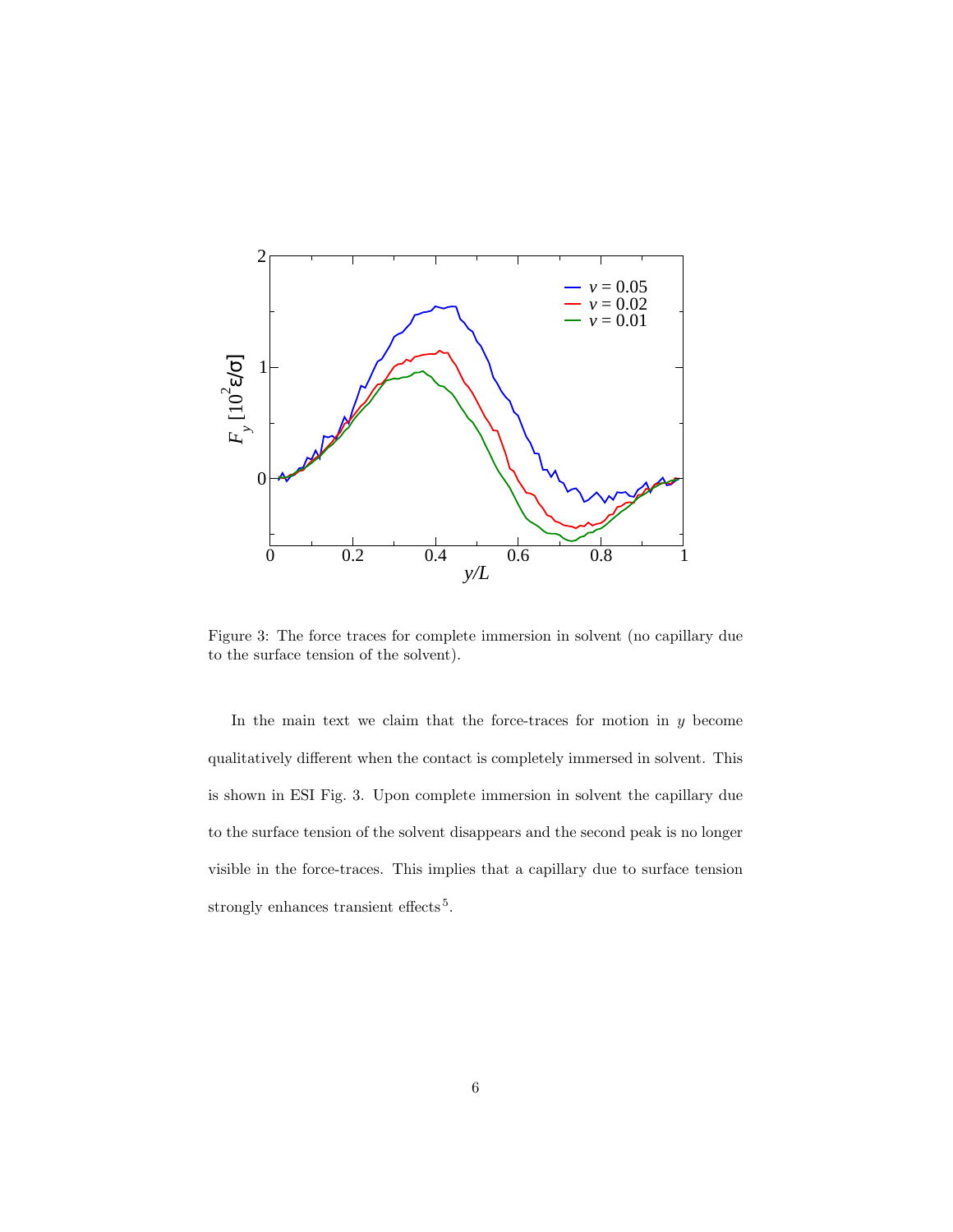

Figure 4: The powerspectra of our default system compared to the spectra of a fully saturated system (dashed lines).

In the main text we discuss that increasing the amount of solvent to full saturation only slightly affects the spectral response at high frequencies and does not affect the spectral response for low frequencies. This claim is supported by ESI Fig. 4 that shows the spectral response for our default system compared to a fully saturated system (dashed lines).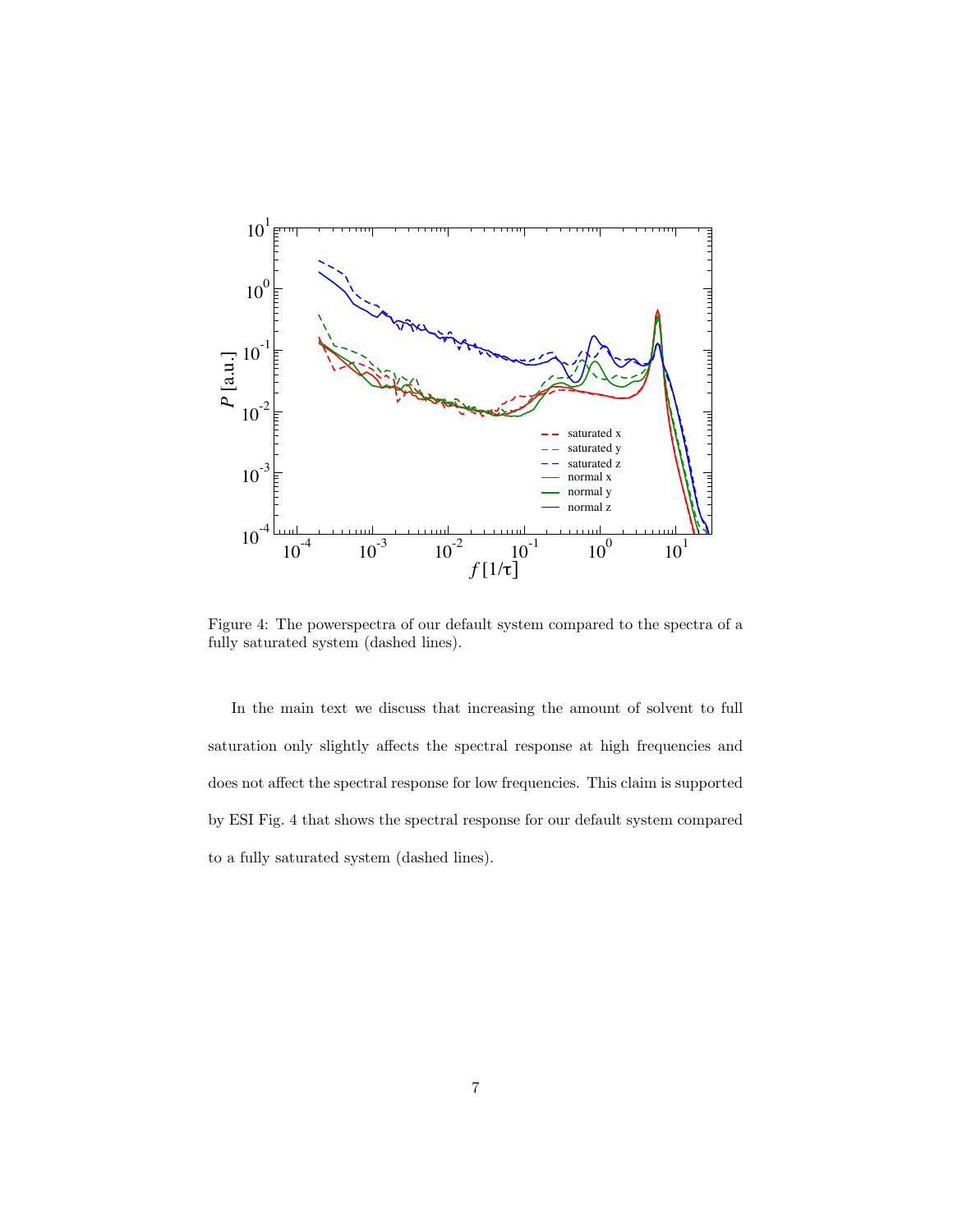

Figure 5: The powerspectra of our default system compared to the spectra of a compressed system (dashed lines).

In the main text we discuss the effect of the normal load on the spectral repsonse of the system. This is shown in more detail in ESI Fig. 5. Upon increasing the normal load the exponent  $\mu$  at low frequencies alters differently for the different direction  $x, y$  and  $z$ .